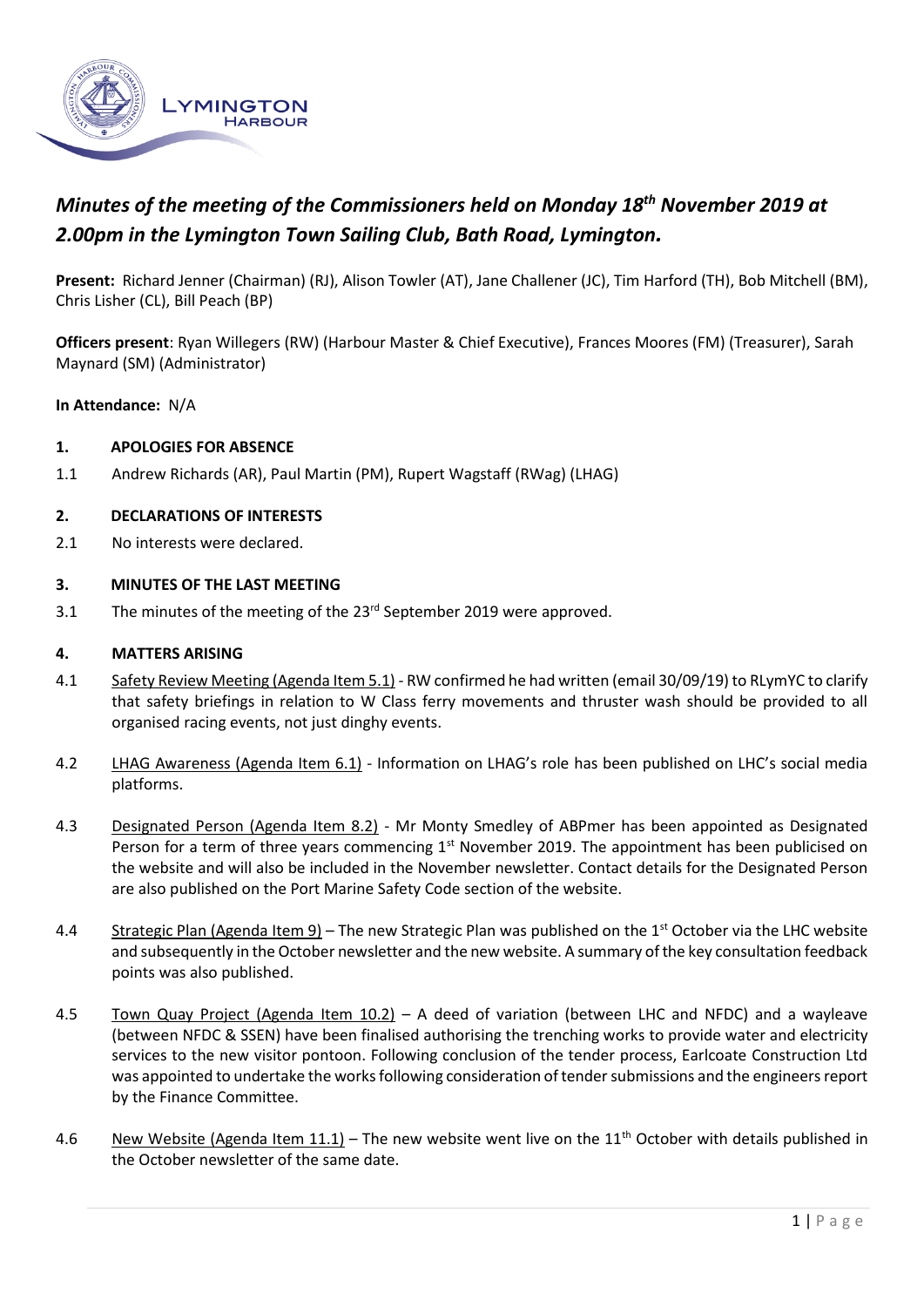### **5. LYMINGTON HARBOUR ADVISORY GROUP (LHAG)**

5.1 LHAG Meeting – LHAG met on the 24<sup>th</sup> September. A copy of the minute of their meeting has been circulated to Commissioners and published on the LHC website.

Under agenda item 3 (d) an update was provided through Peter Ferguson (NFDC Coast Protection) on the Environment Agency/NFDC work to address the issue with the sea wall between the Royal Lymington Yacht Club and the LHC Slipway. Based on this update it seems likely that the restricted area will remain closed for a further two years.

CL noted the low level of attendance at the recent LHAG meeting and asked if organisations could be encouraged to send a deputy if the principle can't attend. **Action: RWag (LHAG)**

# **6. OFFICERS REPORTS**

- 6.1 Harbour Masters Report Questions were invited on the items within the report that were not listed for consideration as an agenda item. No questions arose.
- 6.2 Operations Manager Report RW referred to the report and commented on the visitor and long term visitor (LTV) mooring statistics. Visiting boat numbers were down by -7.9% in September and -9.5% in October. Weather would have been a contributory factor as it was not as good as the previous year and a number of weekend rallies were cancelled or had lower attendance than expected. The Operations Manager also felt that the publicity related to the closure of the Town Quay area in preparation for the new mooring project also had a negative effect on numbers. Overall YTD visitor numbers fell by -3.8% and this was in line with budget predictions given the record breaking summer weather in 2018. As noted in the Treasurer's Report, visitor revenues performed well (up 1.77% YTD on 2019) due to an improved yield performance through bigger boats on the Dan Bran pontoon and a good performance on the Harbour Master pontoon. The Operations Manager has previously noted that the larger number of big boats staying on the Dan Bran pontoon will have contributed to the fall in volumes.

LTV mooring take up was up by +11.4% (10) in September and +7.3% (3) in October due to more moorings becoming available than in the previous year. Questions were invited on the Operations Manager report. No questions arose.

6.3 Treasurers Report - FM referred to the casual revenue report highlighting that visitor mooring income broadly reflected the movement in numbers described in the Operations report, albeit there were some positive variances due to higher yields. LTV revenue performance mirrored volumes in September (+11.6%) but was slightly lower (+2.79%) in October due to lower yields as fewer boats could be accommodated on the Dan Bran and HM Pontoons which carry higher charges than river moorings. Slipway income was up by 7.4% (£0.1k) in September and 1% (£0.1k) in October. YTD slipway revenues were up by 2.17% on 2018/19.

FM explained the principle variances in the Income and Expenditure report. The YTD forecast net surplus before tax was £459.8k compared with the budget of £443.6k and prior year £506.8k. Questions were invited on the Treasurers report. No questions arose.

# **7. SAFETY & PORT MARINE SAFETY CODE (PMSC)**

7.1 Safety Meeting – A scheduled four monthly safety review meeting was held on the  $25<sup>th</sup>$  September 2019. Questions were invited on the minute of the meeting and the incident review report for the four months May to August 2019. Questions were invited on the Safety Report.

TH asked if the report included incidents that occurred in the marina's. RW indicated that the marinas are aware of the need to report incidents related to LHC's statutory duties as Harbour Authority, i.e. navigation incidents and pollution incidents. They also obtain diving permits from LHC.

CL noted that in the latest (November 2016) edition of the PMSC there was text recommending that operators who were not a statutory harbour authority but operated marine facilities, including berths, terminals and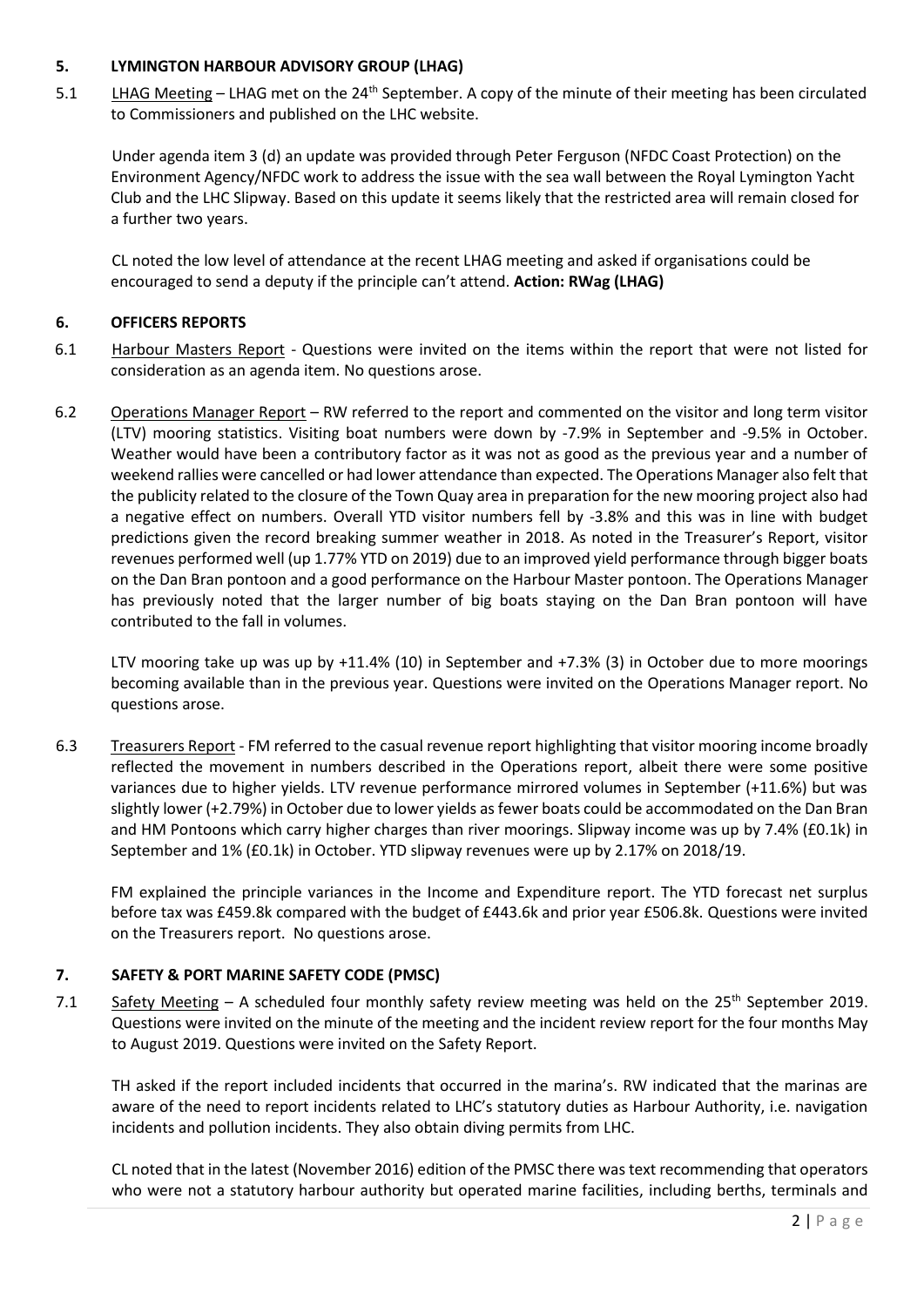marinas seek to adopt a proportionate marine safety management system, or any similar alternative standard applicable to their sector (such as that for marinas) and underpin this with a formal risk assessment. However, it was his understanding that this had not been widely adopted and that the Department for Transport (DfT) were not following up to encourage compliance. RW confirmed he had written to both marinas (Feb 2017) drawing their attention to the recommendations for their operations within the revised code. RW was aware that both local marinas did operate a risk assessment based safety management system as both had previously shared dredging/bunkering risk assessments at RW's request. RW also noted the Code was guidance and the DfT had no powers to enforce these facilities to comply.

7.2 Oil Spill Response Exercise – RW reported that a Tier 2 Desk Top exercise incorporating a boom deployment took place on the 2<sup>nd</sup> October 2019. Relevant agencies and key operational stakeholders attended. Following the exercise Andrew Healy (MCA's Counter Pollution and Salvage Officer) provided feedback that he felt the exercise had gone well. As always there are lessons that can be learned and these have been identified in the post exercise debrief for follow up.

RW highlighted that CL had made a recommendation that LHC should at some time attempt running a desk top exercise from the Harbour Office in order to present a more realistic scenario for the officer team of interruptions from 'normal business'. RW acknowledged the value of such an approach but highlighted that he had shied away from this in the past as the space constraints mean it does not lend itself well to external attendees getting 'best value' from the exercise. LHC has previously conducted desktop exercises of its emergency plan from the Harbour Office.

# **8. STRATEGIC PLAN**

8.1 RW reported that it was his intention that going forward there will be a permanent agenda item for the Strategic Plan where progress on delivery of the objectives will be reported (when due) in the relevant section/s of the meeting.

# **9. TOWN QUAY PROJECT**

- 9.1 New Washrooms RW reported that the results of the NFDC led consultation exercise was published on the  $22<sup>nd</sup>$  October with 810 responses received. An independent research company was appointed to analyse the data and publish their findings. A meeting with local residents and business representatives has also taken place to present the results. Key points from the survey responses were:-
	- Most survey respondents use the Quay weekly or more often, with the top three uses being 'visiting quay area' (71%), 'visiting local businesses' (67%), and 'car parking' (49%).
	- Public toilets were the standout answer for 'what facilities do you think should be provided at the Quay?' (47%), followed by showers (27%), seating (25%), car parking (21%) and events /market area (20%).
	- 98% of respondents say visitors are important to the area.
	- When asked 'How important are the toilets?' 93% chose either very or slightly important.
	- When asked about the car parking, there was a 50:50 split in terms of usage and 60:40 split in terms of importance (60% saying it was important).

NFDC's architect had been instructed to produce outline design options that align with the feedback preferences as far as is possible while recognising the constraints of the available budget. The timeline for progressing is as follows:

- November 2019-January 2020 Develop viable options and hold a public exhibition. Establish a preferred way forward and work up a draft proposal for the site, which will be presented back to the community.
- February 2020 Full planning application submitted and formal statutory consultation period providing final opportunity for public engagement.
- Autumn 2020 Works due to commence.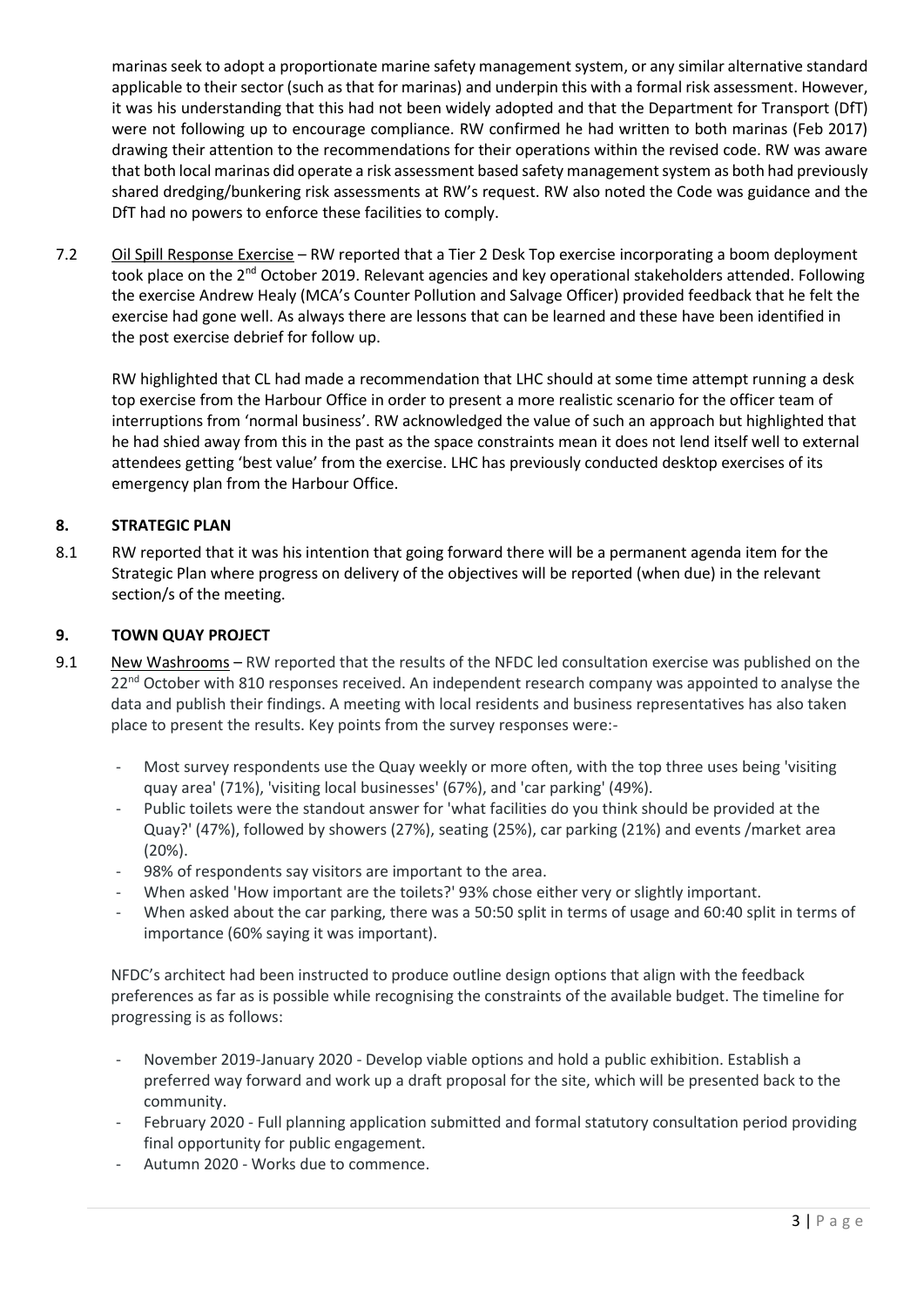- 9.2 Pontoon & Moorings Project Work commenced one day early  $(1^{st}$  November) and demolition and removal works had progressed quickly and ahead of schedule. There has been a short delay on pile delivery which has resulted in a delay of four days. However, the programme had been reworked and works were expected to be aligned with the original schedule before the Christmas break. The dredging works in the Town Quay area had been completed. Publicity concerning the start of the work had been circulated.
- 9.3 Electricity and Water Installation Earlcoate Construction Ltd commenced shoreside trenching works to lay a new electricity and water supply on the  $11<sup>th</sup>$  November and are scheduled to be complete by the  $6<sup>th</sup>$ December. Publicity concerning the partial closure of the long stay car park had been circulated.

# **10. BUSINESS DEVELOPMENT/COMMUNITY BENEFIT**

10.1 Marketing & Communications Quarterly Report - Following feedback received on the format of a draft report at the Commissioners July meeting, RW reported that Marketing & Communications Officer had reformatted the report. Going forward the report will be produced on a quarterly basis.

The new report format was welcomed. TH indicated that LHC now needed to consider how/if it can measure outputs from the community engagement and marketing activities. One way of assessing value could be through customer surveys. **Action: BDG**

#### **11. ENVIRONMENT**

- 11.1 Environment Committee Meeting RW invited questions on the minutes of the inaugural meeting of the Environment Committee held on the 30<sup>th</sup> September 2019 that were not related to the subsequent agenda items. No questions arose.
- 11.2 Environment Committee Terms of Reference JC referred to the draft terms of reference (TOR) for the operation of this committee and invited Commissioners to consider and approve. It was proposed to approve the draft TOR.

**Proposed: JC Seconded: AT Vote: All in Favour**

11.3 Environment Policy Update - JC referred to an update to the environmental policy that the Environment Committee were recommending and invited the Commissioners to consider and approve. It was proposed to approve the update to the environmental policy.

**Proposed: JC Seconded: BP Vote: All in Favour**

TH noted that it was important to set measurable targets based on policy to ensure the Environment Committee does not become a talking shop. Some possible examples were discussed. RW indicated that this was the function of the annual Environmental Performance Action Plan (see Agenda Item 11.4).

11.4 Environmental Performance Action Plan (EPAP) - JC indicated that in order to deliver on a Strategic Plan objective, the Environment Committee had produced a draft Environmental Performance Action Plan for the period October 2019 to October 2020 and invited the Commissioners to consider and approve. It was intended to produce a new list of measurable objectives each year. It was proposed to approve the EPAP for 2019/20.

**Proposed: JC Seconded: TH Vote: All in Favour**

- **12. AOB**
- 12.1 There was no other business.